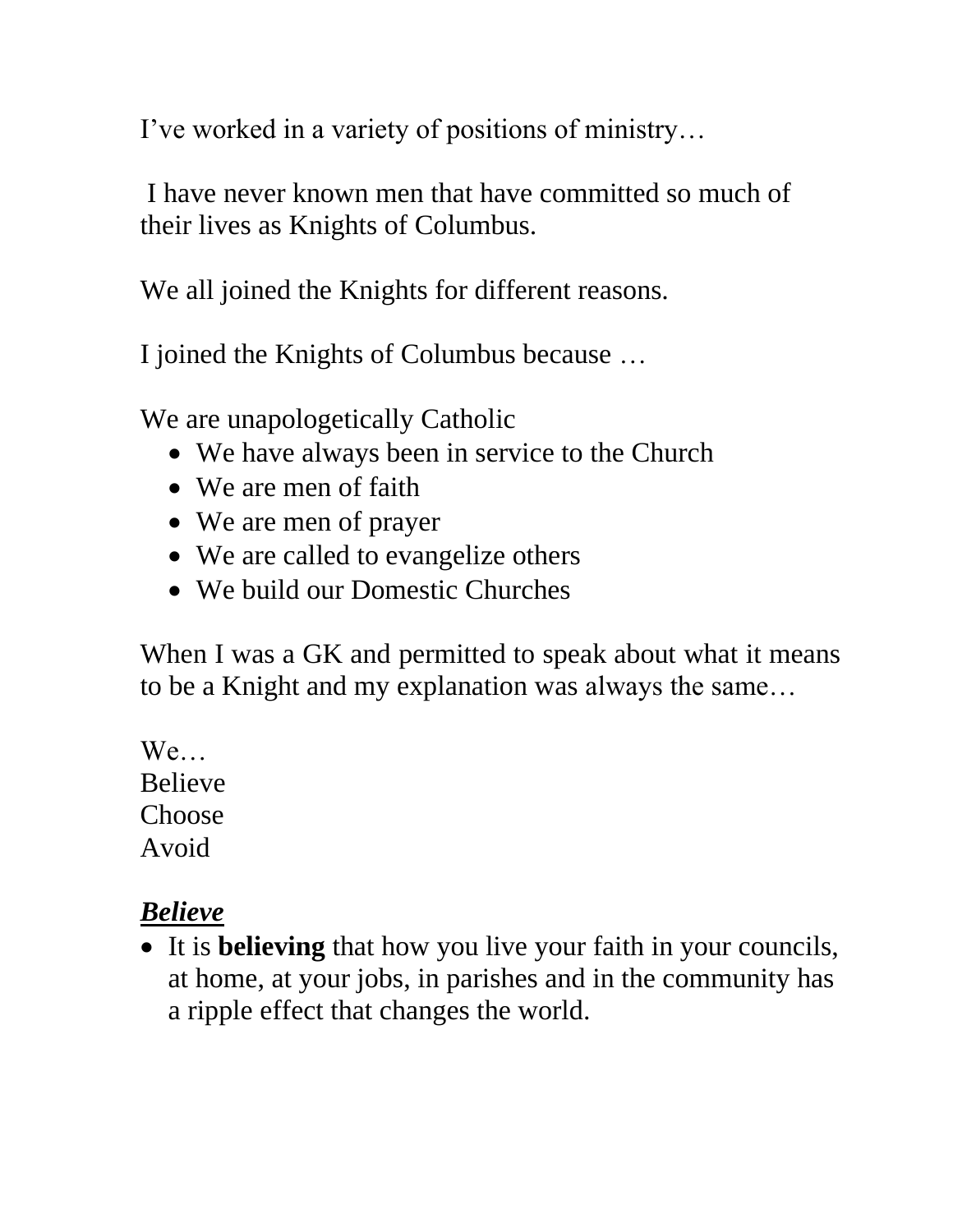- As a Knight of Columbus, I've learned that I might be only person through which someone encounters Christ in any given day.
	- o And how I act is a reflection of all my brothers around the world.

# *Choose*

- It describes the imperfect person (you and I) who deliberately chooses to live contrary to what seems like a Godless world and says, "In our jurisdiction…our agency, our councils…our homes…our parishes…and in our community, we choose to live our faith boldly."
	- o We put a stake in the ground!
	- o And if you are ever mocked or ridiculed for living your faith...that's a badge of honor!!
- It's what we signed up for as Knights of Columbus. By choosing to be Knights, we have chosen to be different from secular society and to live our faith in truth and love.
	- o It's supposed to be hard
	- o There are monumental problems in the world and in our Church so what are we to do?
		- Base everything you do in prayer, EVERYTHING.
		- Live your faith in whatever situation you're in and you will literally impact the world.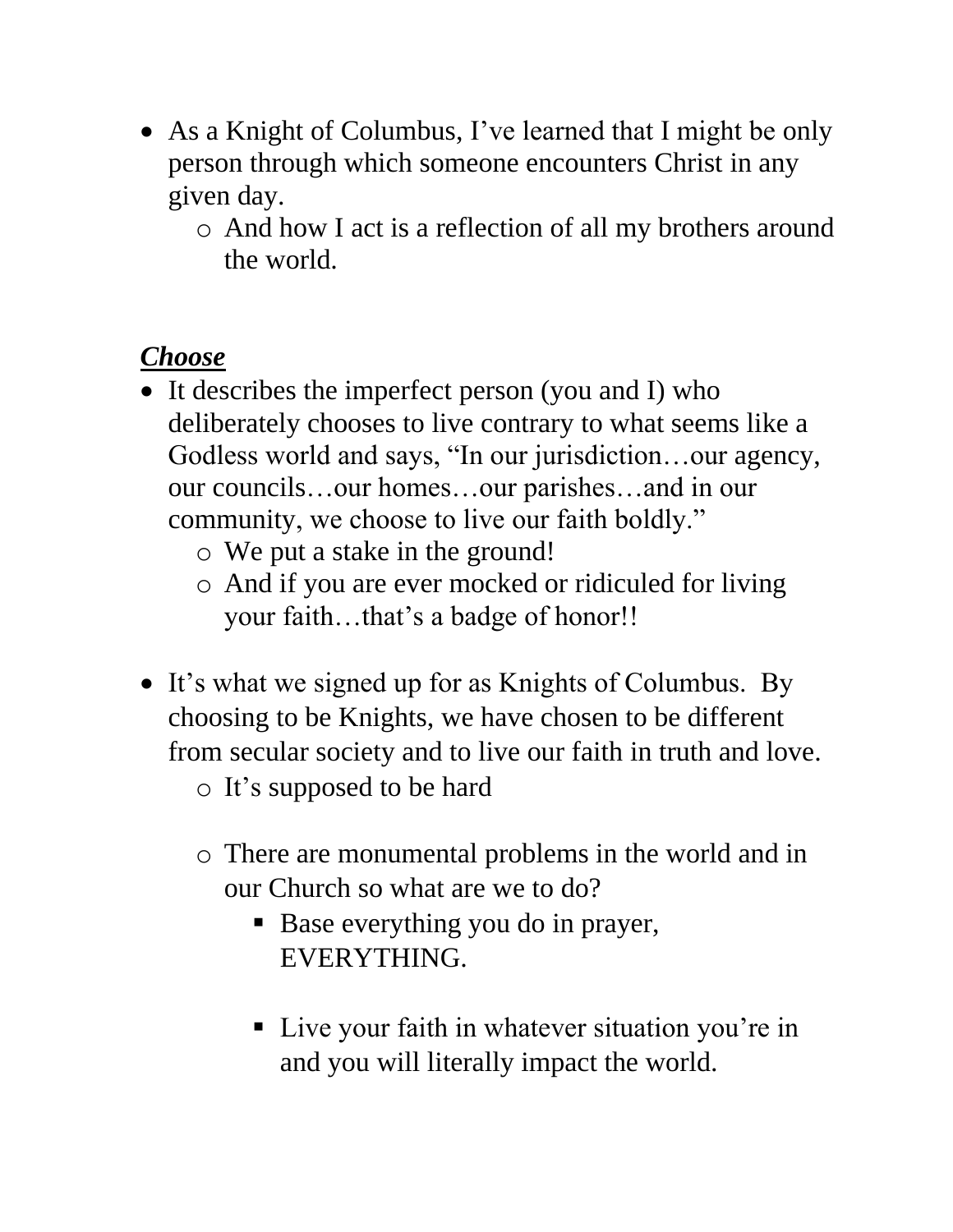• BE the light in the darkness...BE the example

# *Avoid*

We must deliberately avoid that which pollutes our minds and hearts.

- o Too often we think that because we are so-called devout Catholics, we can put ourselves in situations in which we will be tempted to sin.
	- We think we'll be fine...and once we've made that decision, we just claimed that we're smarter than the evil one…and we NEVER will be!
- o If you truly want to know freedom, accept your powerlessness and surrender yourself completely to God.

My powerlessness…

# **Story: Autism diagnosis for two of our children who are 18 months apart**

- Horrible,
- Devastating
- We (naively) thought we didn't deserve this because we thought we earned better from God
- I actually left the Catholic faith for a few years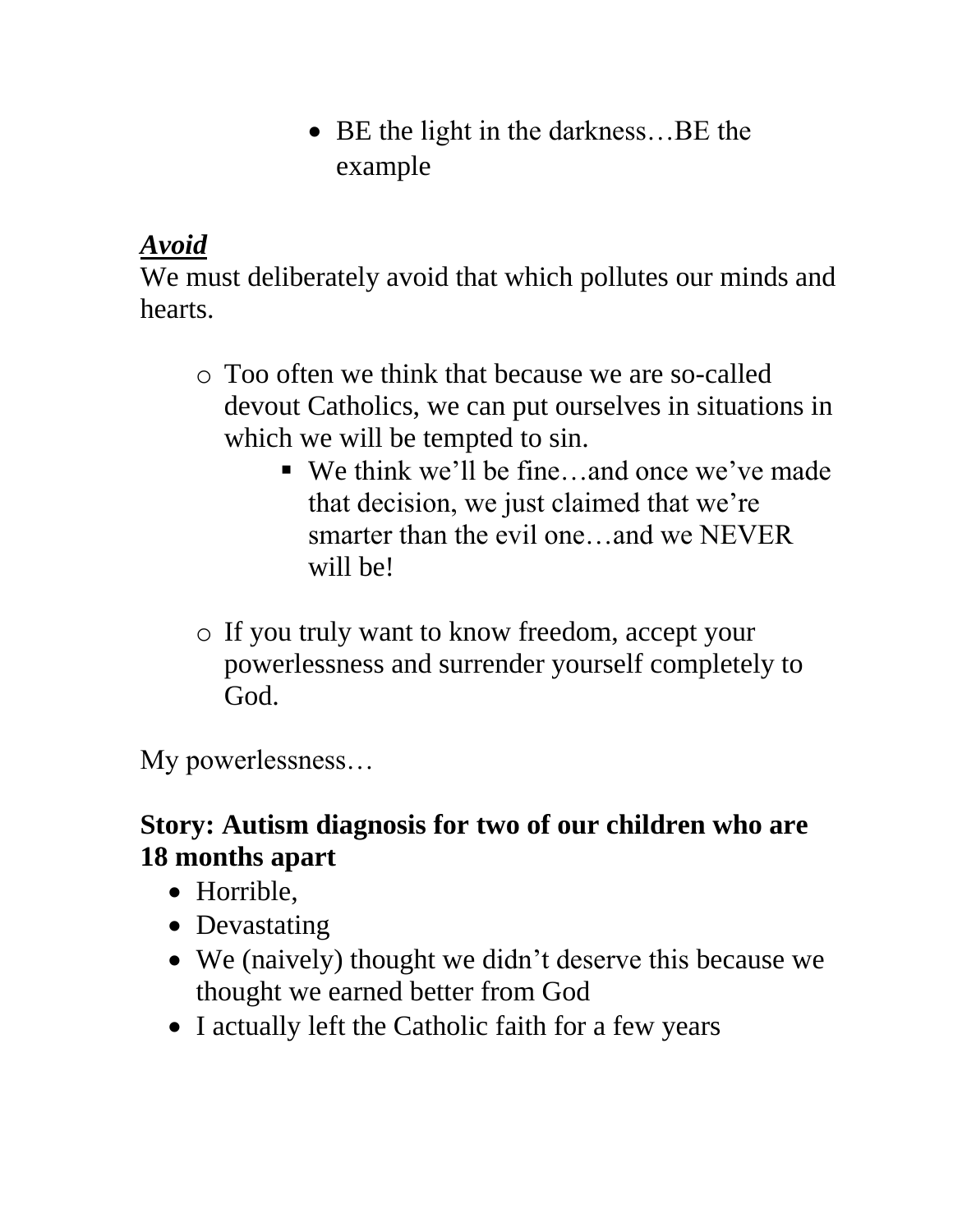A decision had to be made:

- o Complete Abandonment to Jesus
- o Join in the rebellion of the evil one
	- But then I would be in slavery
	- These are the only 2 choices in life that really matter.
- My wife and I realized that nothing is impossible for God
- *We had to mourn what we thought our children would become so that we could see the priceless gift before us.*

So I offer to you…

Be aware of where your moments of frustration, discouragement, "autism" in your role as Knights of Columbus. It may very well be God allowing you to suffer so that you can then open your eyes to a magnificent plan/gift for you.

So I ask you…

*What are you prepared to do personally as a KofC, after we celebrate this Convention, to ensure that Christ and His church are the foundation of everything that you do?*

And as you think about that…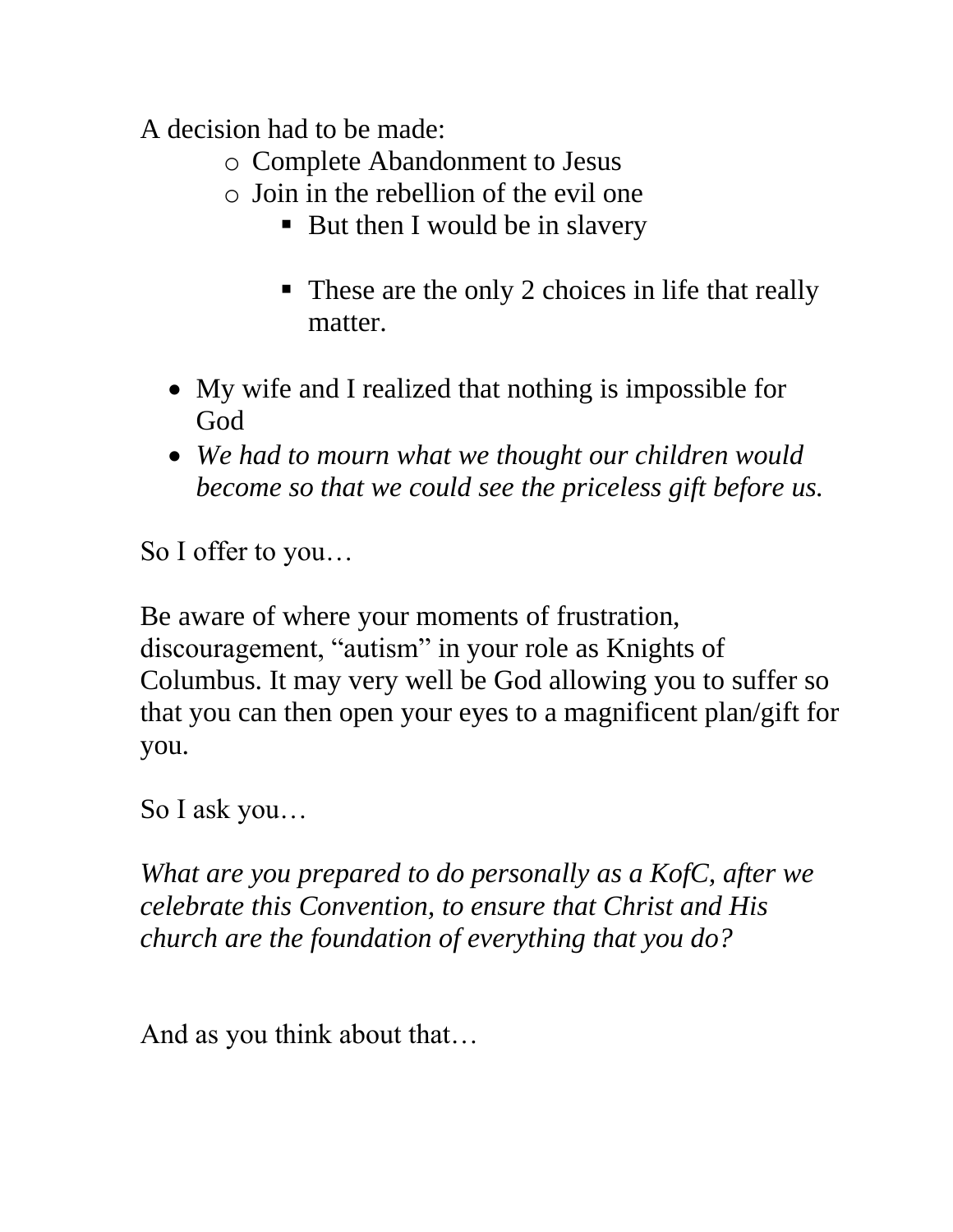# REALITY CHECK

We DO NOT live in a Christian culture anymore.

- We are living in mission territory
	- o Mission territory is not only in third-world countries. It's right outside these doors.

This is not about being negative. This is about understanding the world that we are currently living in  $-$  the dark parts as well as where there is great hope!

- Jesus tells us that we are the Light of the World and are meant to bring the light of Christ to others.
	- o To do that we must know the reality we are living in and plan accordingly.

As you reflect upon this past year, did you apply the systems, schedules, meetings, and goals that have been in place for decades?

- While these things have served the Order well, depending on how old they are, they may very well be based in an assumption that we live in a Christian culture.
	- o Ironically, the downfall of Christian cultures is, too often, that Catholics think we just need to maintain… "keep things going."
	- o We are not in a Christian culture and therefore any sort of maintenance plan simply won't work.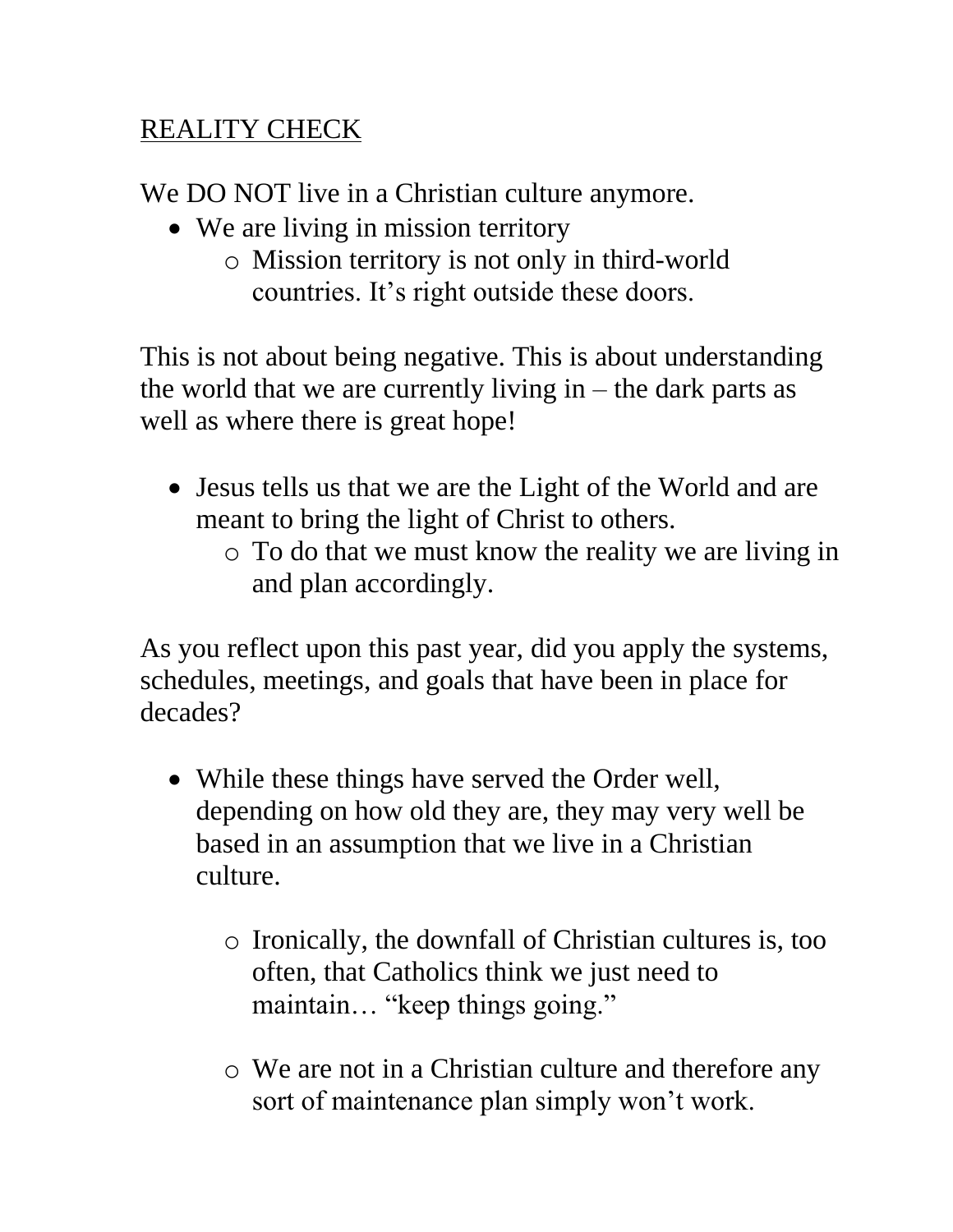- o Society (& dare I say our brother Knights) desperately needs us to be intentional about our prayer lives, our intention to emulate Christ through our actions (service) & our willingness share the gospel message with our words.
- As a Knight of Columbus, the world needs for my faith life to be public, both in what I do as well as what I say.

# **This makes some of us uncomfortable, and that's ok.**

We've been uncomfortable before. It was March 29, 1882.

A group of men led by a young priest (I'm certain) felt unequipped and unqualified.

But the Eucharist was their foundation

……………..Jesus Christ was their model

…………………….and they grew because the world needed the Knights of Columbus.

Being "uncomfortable" for Christ and His Church has worked well for us, don't you think?

My brothers, throughout the history of the Knights of Columbus, we have always become exactly whom God has called us to be.

• Therefore, it is very clear to me that *You have an Apostolic Mission!*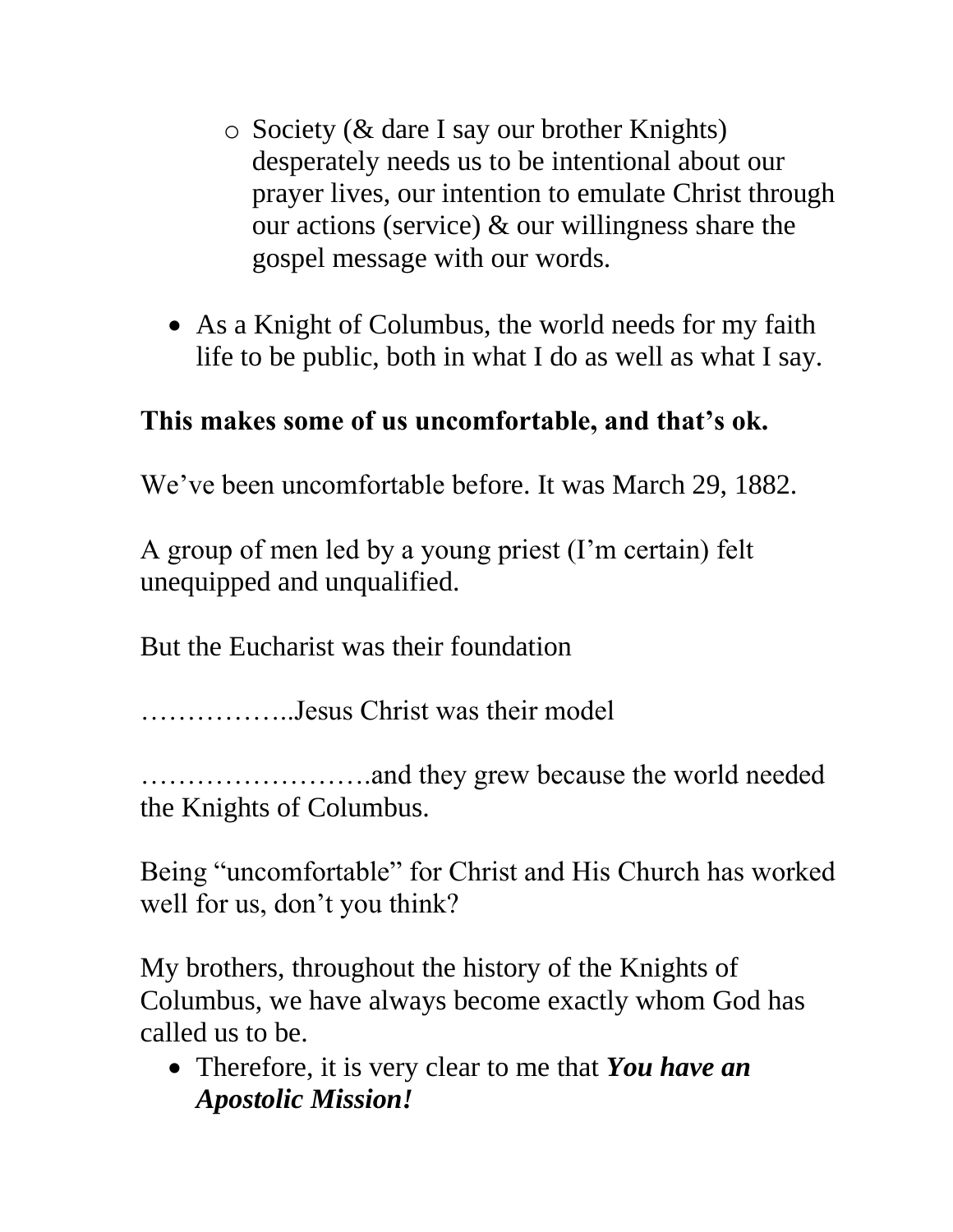I offer that this Convention is both a celebration as well as a commencement!

### **WHERE TO BEGIN:**

1) The most important decision anyone will ever make is to follow Jesus or not.

**Definition of evangelization**: Inviting people to meet Jesus Christ.

- 2) Remember that the most perfect preacher in the history of the world had people turn away from Him.
- 3) Persevere in prayer
- 4) Preach the gospel… "Here is what Jesus has done for me."
- 5) Be a credible witness to the faith. Your house must be in order but not perfect.
- 6) Everyone who has met Jesus Christ has a responsibility to share Him.
- 7) Lastly, there's no silver bullet.
	- a. Evangelization is essentially relational.